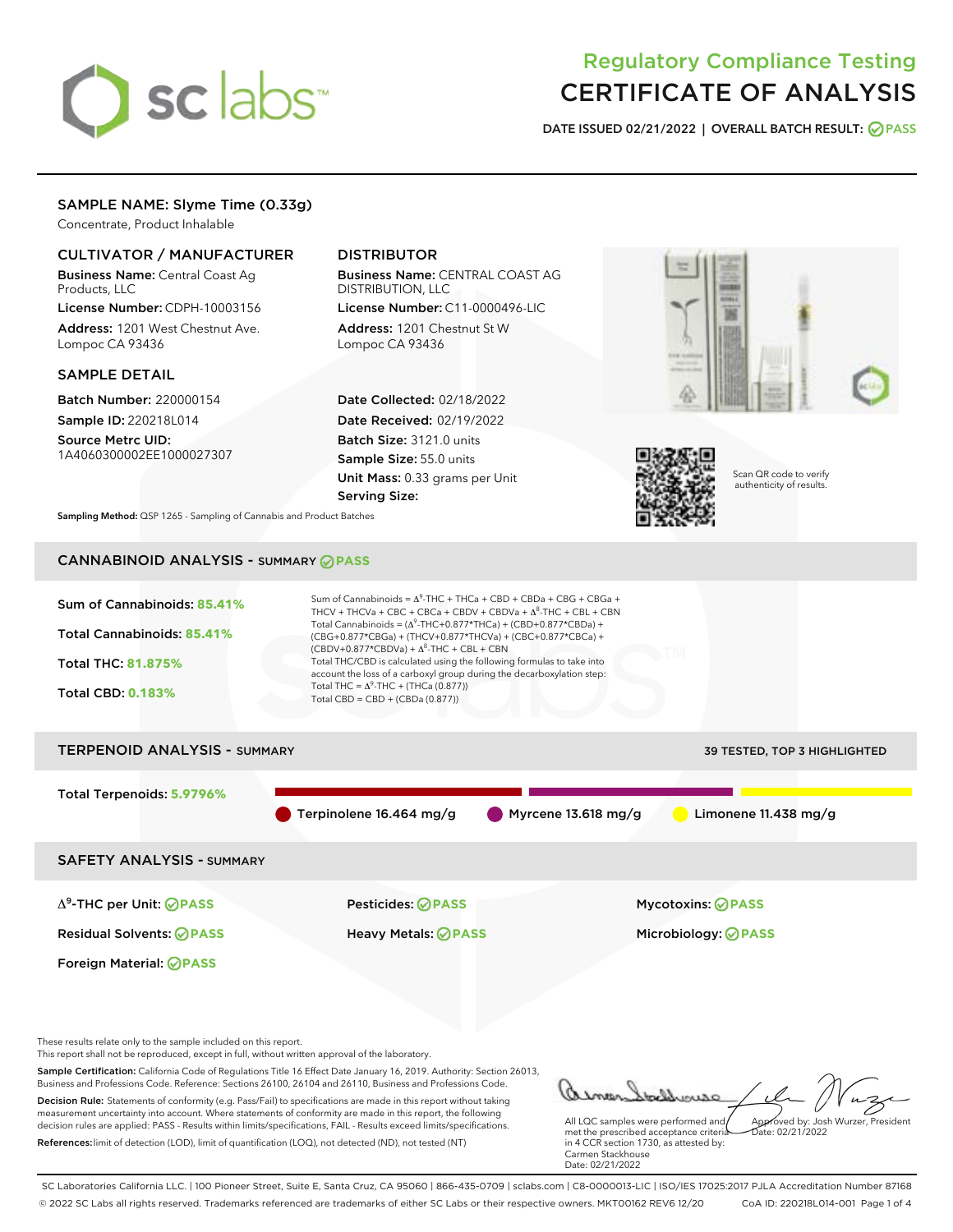



SLYME TIME (0.33G) | DATE ISSUED 02/21/2022 | OVERALL BATCH RESULT: @ PASS

#### CANNABINOID TEST RESULTS - 02/19/2022 2 PASS

Tested by high-performance liquid chromatography with diode-array detection (HPLC-DAD). **Method:** QSP 1157 - Analysis of Cannabinoids by HPLC-DAD

#### TOTAL CANNABINOIDS: **85.41%**

Total Cannabinoids (Total THC) + (Total CBD) + (Total CBG) + (Total THCV) + (Total CBC) +  $(Total CBDV) +  $\Delta^8$ -THC + CBL + CBN$ 

TOTAL THC: **81.875%** Total THC (Δ<sup>9</sup> -THC+0.877\*THCa)

TOTAL CBD: **0.183%**

Total CBD (CBD+0.877\*CBDa)

TOTAL CBG: 2.491% Total CBG (CBG+0.877\*CBGa)

TOTAL THCV: 0.35% Total THCV (THCV+0.877\*THCVa)

TOTAL CBC: ND Total CBC (CBC+0.877\*CBCa)

TOTAL CBDV: ND Total CBDV (CBDV+0.877\*CBDVa)

| <b>COMPOUND</b>  | LOD/LOQ<br>(mg/g)          | <b>MEASUREMENT</b><br><b>UNCERTAINTY</b><br>(mg/g) | <b>RESULT</b><br>(mg/g) | <b>RESULT</b><br>(%) |
|------------------|----------------------------|----------------------------------------------------|-------------------------|----------------------|
| $\Lambda^9$ -THC | 0.06 / 0.26                | ±21.942                                            | 818.75                  | 81.875               |
| <b>CBG</b>       | 0.06/0.19                  | ±0.765                                             | 24.91                   | 2.491                |
| <b>THCV</b>      | 0.1 / 0.2                  | ±0.14                                              | 3.5                     | 0.35                 |
| $\Lambda^8$ -THC | 0.1/0.4                    | ±0.16                                              | 2.6                     | 0.26                 |
| <b>CBN</b>       | 0.1/0.3                    | ±0.13                                              | 2.5                     | 0.25                 |
| <b>CBD</b>       | 0.07/0.29                  | ±0.066                                             | 1.83                    | 0.183                |
| <b>THCa</b>      | 0.05/0.14                  | N/A                                                | <b>ND</b>               | <b>ND</b>            |
| <b>THCVa</b>     | 0.07/0.20                  | N/A                                                | <b>ND</b>               | <b>ND</b>            |
| <b>CBDa</b>      | 0.02/0.19                  | N/A                                                | <b>ND</b>               | <b>ND</b>            |
| <b>CBDV</b>      | 0.04 / 0.15                | N/A                                                | <b>ND</b>               | <b>ND</b>            |
| <b>CBDVa</b>     | 0.03 / 0.53                | N/A                                                | <b>ND</b>               | <b>ND</b>            |
| <b>CBGa</b>      | 0.1/0.2                    | N/A                                                | <b>ND</b>               | <b>ND</b>            |
| <b>CBL</b>       | 0.06 / 0.24                | N/A                                                | <b>ND</b>               | <b>ND</b>            |
| <b>CBC</b>       | 0.2 / 0.5                  | N/A                                                | <b>ND</b>               | <b>ND</b>            |
| <b>CBCa</b>      | 0.07 / 0.28                | N/A                                                | <b>ND</b>               | <b>ND</b>            |
|                  | <b>SUM OF CANNABINOIDS</b> |                                                    | 854.1 mg/g              | 85.41%               |

#### **UNIT MASS: 0.33 grams per Unit**

| $\Delta^9$ -THC per Unit               | 1100 per-package limit | 270.19 mg/unit | <b>PASS</b> |
|----------------------------------------|------------------------|----------------|-------------|
| <b>Total THC per Unit</b>              |                        | 270.19 mg/unit |             |
| <b>CBD per Unit</b>                    |                        | $0.60$ mg/unit |             |
| <b>Total CBD per Unit</b>              |                        | $0.60$ mg/unit |             |
| <b>Sum of Cannabinoids</b><br>per Unit |                        | 281.9 mg/unit  |             |
| <b>Total Cannabinoids</b><br>per Unit  |                        | 281.9 mg/unit  |             |

| <b>COMPOUND</b>         | <b>LOD/LOQ</b><br>(mg/g) | <b>UNCERTAINTY</b><br>(mg/g) | <b>RESULT</b><br>(mg/g)                          | <b>RESULT</b><br>$(\%)$ |
|-------------------------|--------------------------|------------------------------|--------------------------------------------------|-------------------------|
| Terpinolene             | 0.008 / 0.026            | ±0.2618                      | 16.464                                           | 1.6464                  |
| <b>Myrcene</b>          | 0.008 / 0.025            | ±0.1362                      | 13.618                                           | 1.3618                  |
| Limonene                | 0.005 / 0.016            | ±0.1270                      | 11.438                                           | 1.1438                  |
| β-Caryophyllene         | 0.004 / 0.012            | ±0.1528                      | 5.518                                            | 0.5518                  |
| $\beta$ -Pinene         | 0.004 / 0.014            | ±0.0230                      | 2.580                                            | 0.2580                  |
| $\alpha$ -Pinene        | 0.005 / 0.017            | ±0.0133                      | 1.982                                            | 0.1982                  |
| $\alpha$ -Humulene      | 0.009/0.029              | ±0.0364                      | 1.458                                            | 0.1458                  |
| Linalool                | 0.009 / 0.032            | ±0.0390                      | 1.316                                            | 0.1316                  |
| <b>B-Ocimene</b>        | 0.006 / 0.020            | ±0.0260                      | 1.042                                            | 0.1042                  |
| Fenchol                 | 0.010 / 0.034            | ±0.0200                      | 0.664                                            | 0.0664                  |
| $\alpha$ -Phellandrene  | 0.006 / 0.020            | ±0.0065                      | 0.610                                            | 0.0610                  |
| Terpineol               | 0.009 / 0.031            | ±0.0262                      | 0.549                                            | 0.0549                  |
| trans-β-Farnesene       | 0.008 / 0.025            | ±0.0138                      | 0.501                                            | 0.0501                  |
| $\Delta^3$ -Carene      | 0.005 / 0.018            | ±0.0054                      | 0.490                                            | 0.0490                  |
| $\alpha$ -Terpinene     | 0.005 / 0.017            | ±0.0052                      | 0.449                                            | 0.0449                  |
| $\gamma$ -Terpinene     | 0.006 / 0.018            | ±0.0038                      | 0.282                                            | 0.0282                  |
| Camphene                | 0.005 / 0.015            | ±0.0018                      | 0.199                                            | 0.0199                  |
| <b>Borneol</b>          | 0.005 / 0.016            | ±0.0042                      | 0.127                                            | 0.0127                  |
| Nerolidol               | 0.006 / 0.019            | ±0.0041                      | 0.084                                            | 0.0084                  |
| $\alpha$ -Bisabolol     | 0.008 / 0.026            | ±0.0027                      | 0.065                                            | 0.0065                  |
| Valencene               | 0.009 / 0.030            | ±0.0034                      | 0.064                                            | 0.0064                  |
| Guaiol                  | 0.009 / 0.030            | ±0.0018                      | 0.050                                            | 0.0050                  |
| Sabinene                | 0.004 / 0.014            | ±0.0004                      | 0.044                                            | 0.0044                  |
| Eucalyptol              | 0.006 / 0.018            | ±0.0009                      | 0.044                                            | 0.0044                  |
| p-Cymene                | 0.005 / 0.016            | ±0.0008                      | 0.039                                            | 0.0039                  |
| Geraniol                | 0.002 / 0.007            | ±0.0013                      | 0.039                                            | 0.0039                  |
| Caryophyllene<br>Oxide  | 0.010 / 0.033            | ±0.0012                      | 0.033                                            | 0.0033                  |
| Sabinene Hydrate        | 0.006 / 0.022            | ±0.0008                      | 0.027                                            | 0.0027                  |
| Citronellol             | 0.003 / 0.010            | ±0.0008                      | 0.020                                            | 0.0020                  |
| Isoborneol              | 0.004 / 0.012            | N/A                          | <loq< th=""><th><math>&lt;</math>LOQ</th></loq<> | $<$ LOQ                 |
| Nerol                   | 0.003 / 0.011            | N/A                          | <loq< th=""><th><loq< th=""></loq<></th></loq<>  | <loq< th=""></loq<>     |
| Fenchone                | 0.009 / 0.028            | N/A                          | ND                                               | ND                      |
| Isopulegol              | 0.005 / 0.016            | N/A                          | ND                                               | ND                      |
| Camphor                 | 0.006 / 0.019            | N/A                          | ND                                               | <b>ND</b>               |
| Menthol                 | 0.008 / 0.025            | N/A                          | ND                                               | ND                      |
| Pulegone                | 0.003 / 0.011            | N/A                          | ND                                               | ND                      |
| <b>Geranyl Acetate</b>  | 0.004 / 0.014            | N/A                          | ND                                               | ND                      |
| $\alpha$ -Cedrene       | 0.005 / 0.016            | N/A                          | ND                                               | ND                      |
| Cedrol                  | 0.008 / 0.027            | N/A                          | ND                                               | ND                      |
| <b>TOTAL TERPENOIDS</b> |                          |                              | 59.796 mg/g                                      | 5.9796%                 |

SC Laboratories California LLC. | 100 Pioneer Street, Suite E, Santa Cruz, CA 95060 | 866-435-0709 | sclabs.com | C8-0000013-LIC | ISO/IES 17025:2017 PJLA Accreditation Number 87168 © 2022 SC Labs all rights reserved. Trademarks referenced are trademarks of either SC Labs or their respective owners. MKT00162 REV6 12/20 CoA ID: 220218L014-001 Page 2 of 4

# TERPENOID TEST RESULTS - 02/21/2022

Terpene analysis utilizing gas chromatography-flame ionization detection (GC-FID). **Method:** QSP 1192 - Analysis of Terpenoids by GC-FID

MEASUREMENT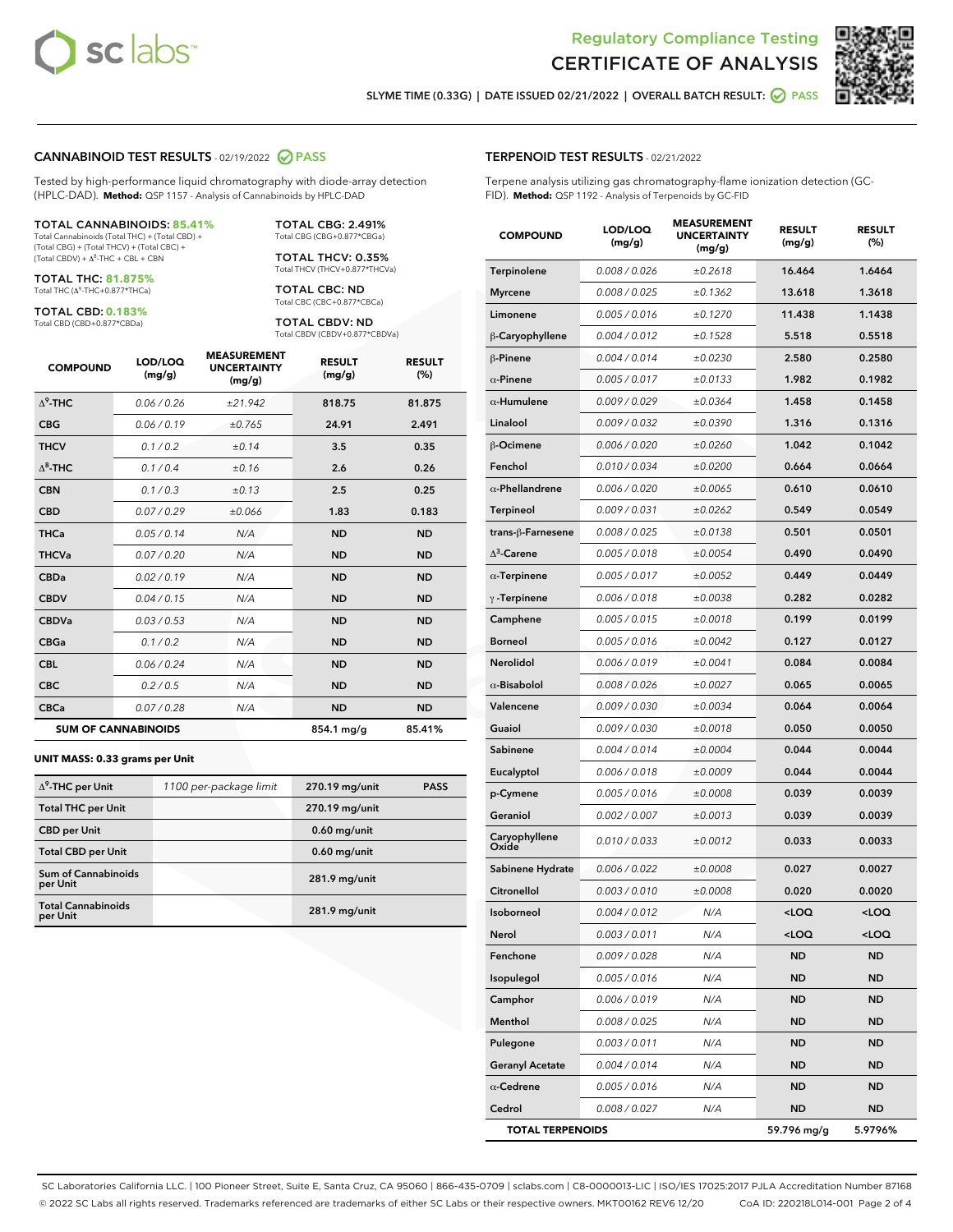



SLYME TIME (0.33G) | DATE ISSUED 02/21/2022 | OVERALL BATCH RESULT:  $\bigotimes$  PASS

# CATEGORY 1 PESTICIDE TEST RESULTS - 02/20/2022 2 PASS

Pesticide and plant growth regulator analysis utilizing high-performance liquid chromatography-mass spectrometry (HPLC-MS) or gas chromatography-mass spectrometry (GC-MS). \*GC-MS utilized where indicated. **Method:** QSP 1212 - Analysis of Pesticides and Mycotoxins by LC-MS or QSP 1213 - Analysis of Pesticides by GC-MS

| <b>COMPOUND</b>             | LOD/LOQ<br>$(\mu g/g)$ | <b>ACTION</b><br>LIMIT<br>$(\mu g/g)$ | <b>MEASUREMENT</b><br><b>UNCERTAINTY</b><br>$(\mu g/g)$ | <b>RESULT</b><br>$(\mu g/g)$ | <b>RESULT</b> |
|-----------------------------|------------------------|---------------------------------------|---------------------------------------------------------|------------------------------|---------------|
| <b>Aldicarb</b>             | 0.03 / 0.08            | $\geq$ LOD                            | N/A                                                     | <b>ND</b>                    | <b>PASS</b>   |
| Carbofuran                  | 0.02 / 0.05            | $\ge$ LOD                             | N/A                                                     | <b>ND</b>                    | <b>PASS</b>   |
| Chlordane*                  | 0.03/0.08              | $>$ LOD                               | N/A                                                     | <b>ND</b>                    | <b>PASS</b>   |
| Chlorfenapyr*               | 0.03/0.10              | $>$ LOD                               | N/A                                                     | <b>ND</b>                    | <b>PASS</b>   |
| Chlorpyrifos                | 0.02 / 0.06            | $>$ LOD                               | N/A                                                     | <b>ND</b>                    | <b>PASS</b>   |
| Coumaphos                   | 0.02 / 0.07            | $\geq$ LOD                            | N/A                                                     | <b>ND</b>                    | <b>PASS</b>   |
| <b>Daminozide</b>           | 0.02 / 0.07            | $\ge$ LOD                             | N/A                                                     | <b>ND</b>                    | <b>PASS</b>   |
| <b>Dichlorvos</b><br>(DDVP) | 0.03/0.09              | $\geq$ LOD                            | N/A                                                     | <b>ND</b>                    | <b>PASS</b>   |
| Dimethoate                  | 0.03 / 0.08            | $>$ LOD                               | N/A                                                     | <b>ND</b>                    | <b>PASS</b>   |
| Ethoprophos                 | 0.03/0.10              | $\geq$ LOD                            | N/A                                                     | <b>ND</b>                    | <b>PASS</b>   |
| Etofenprox                  | 0.02 / 0.06            | > LOD                                 | N/A                                                     | <b>ND</b>                    | <b>PASS</b>   |
| Fenoxycarb                  | 0.03 / 0.08            | $\geq$ LOD                            | N/A                                                     | <b>ND</b>                    | <b>PASS</b>   |
| Fipronil                    | 0.03 / 0.08            | $\ge$ LOD                             | N/A                                                     | <b>ND</b>                    | <b>PASS</b>   |
| Imazalil                    | 0.02 / 0.06            | $\ge$ LOD                             | N/A                                                     | <b>ND</b>                    | <b>PASS</b>   |
| <b>Methiocarb</b>           | 0.02 / 0.07            | $\ge$ LOD                             | N/A                                                     | <b>ND</b>                    | <b>PASS</b>   |
| Parathion-methyl            | 0.03/0.10              | > LOD                                 | N/A                                                     | <b>ND</b>                    | <b>PASS</b>   |
| <b>Mevinphos</b>            | 0.03/0.09              | $\ge$ LOD                             | N/A                                                     | <b>ND</b>                    | <b>PASS</b>   |
| Paclobutrazol               | 0.02 / 0.05            | $\ge$ LOD                             | N/A                                                     | <b>ND</b>                    | <b>PASS</b>   |
| Propoxur                    | 0.03 / 0.09            | $\geq$ LOD                            | N/A                                                     | <b>ND</b>                    | <b>PASS</b>   |
| Spiroxamine                 | 0.03 / 0.08            | $\ge$ LOD                             | N/A                                                     | <b>ND</b>                    | <b>PASS</b>   |
| Thiacloprid                 | 0.03/0.10              | $>$ LOD                               | N/A                                                     | <b>ND</b>                    | <b>PASS</b>   |

# CATEGORY 2 PESTICIDE TEST RESULTS - 02/20/2022 @ PASS

| <b>COMPOUND</b>          | LOD/LOO<br>$(\mu g/g)$ | <b>ACTION</b><br><b>LIMIT</b><br>(µg/g) | <b>MEASUREMENT</b><br><b>UNCERTAINTY</b><br>$(\mu g/g)$ | <b>RESULT</b><br>$(\mu g/g)$ | <b>RESULT</b> |  |
|--------------------------|------------------------|-----------------------------------------|---------------------------------------------------------|------------------------------|---------------|--|
| Abamectin                | 0.03/0.10              | 0.1                                     | N/A                                                     | <b>ND</b>                    | <b>PASS</b>   |  |
| Acephate                 | 0.02/0.07              | 0.1                                     | N/A                                                     | <b>ND</b>                    | <b>PASS</b>   |  |
| Acequinocyl              | 0.02/0.07              | 0.1                                     | N/A                                                     | <b>ND</b>                    | <b>PASS</b>   |  |
| Acetamiprid              | 0.02/0.05              | 0.1                                     | N/A                                                     | <b>ND</b>                    | <b>PASS</b>   |  |
| Azoxystrobin             | 0.02/0.07              | 0.1                                     | N/A                                                     | <b>ND</b>                    | <b>PASS</b>   |  |
| <b>Bifenazate</b>        | 0.01/0.04              | 0.1                                     | N/A                                                     | <b>ND</b>                    | <b>PASS</b>   |  |
| <b>Bifenthrin</b>        | 0.02/0.05              | 3                                       | N/A                                                     | <b>ND</b>                    | <b>PASS</b>   |  |
| <b>Boscalid</b>          | 0.03/0.09              | 0.1                                     | N/A                                                     | <b>ND</b>                    | <b>PASS</b>   |  |
| Captan                   | 0.19/0.57              | 0.7                                     | N/A                                                     | <b>ND</b>                    | <b>PASS</b>   |  |
| Carbaryl                 | 0.02/0.06              | 0.5                                     | N/A                                                     | <b>ND</b>                    | <b>PASS</b>   |  |
| Chlorantranilip-<br>role | 0.04/0.12              | 10                                      | N/A                                                     | <b>ND</b>                    | <b>PASS</b>   |  |
| Clofentezine             | 0.03/0.09              | 0.1                                     | N/A                                                     | <b>ND</b>                    | <b>PASS</b>   |  |

# CATEGORY 2 PESTICIDE TEST RESULTS - 02/20/2022 continued

| <b>COMPOUND</b>               | LOD/LOQ<br>(µg/g) | <b>ACTION</b><br><b>LIMIT</b><br>(µg/g) | <b>MEASUREMENT</b><br><b>UNCERTAINTY</b><br>$(\mu g/g)$ | <b>RESULT</b><br>(µg/g) | <b>RESULT</b> |
|-------------------------------|-------------------|-----------------------------------------|---------------------------------------------------------|-------------------------|---------------|
| Cyfluthrin                    | 0.12 / 0.38       | $\overline{c}$                          | N/A                                                     | <b>ND</b>               | <b>PASS</b>   |
| Cypermethrin                  | 0.11 / 0.32       | $\mathcal{I}$                           | N/A                                                     | <b>ND</b>               | PASS          |
| <b>Diazinon</b>               | 0.02 / 0.05       | 0.1                                     | N/A                                                     | <b>ND</b>               | <b>PASS</b>   |
| Dimethomorph                  | 0.03 / 0.09       | 2                                       | N/A                                                     | <b>ND</b>               | <b>PASS</b>   |
| Etoxazole                     | 0.02 / 0.06       | 0.1                                     | N/A                                                     | <b>ND</b>               | <b>PASS</b>   |
| Fenhexamid                    | 0.03 / 0.09       | 0.1                                     | N/A                                                     | <b>ND</b>               | <b>PASS</b>   |
| Fenpyroximate                 | 0.02 / 0.06       | 0.1                                     | N/A                                                     | <b>ND</b>               | <b>PASS</b>   |
| Flonicamid                    | 0.03 / 0.10       | 0.1                                     | N/A                                                     | <b>ND</b>               | <b>PASS</b>   |
| Fludioxonil                   | 0.03 / 0.10       | 0.1                                     | N/A                                                     | ND                      | <b>PASS</b>   |
| Hexythiazox                   | 0.02 / 0.07       | 0.1                                     | N/A                                                     | <b>ND</b>               | <b>PASS</b>   |
| Imidacloprid                  | 0.04 / 0.11       | 5                                       | N/A                                                     | <b>ND</b>               | <b>PASS</b>   |
| Kresoxim-methyl               | 0.02 / 0.07       | 0.1                                     | N/A                                                     | ND                      | <b>PASS</b>   |
| <b>Malathion</b>              | 0.03 / 0.09       | 0.5                                     | N/A                                                     | <b>ND</b>               | <b>PASS</b>   |
| Metalaxyl                     | 0.02 / 0.07       | $\overline{c}$                          | N/A                                                     | <b>ND</b>               | <b>PASS</b>   |
| Methomyl                      | 0.03/0.10         | 1                                       | N/A                                                     | <b>ND</b>               | <b>PASS</b>   |
| Myclobutanil                  | 0.03/0.09         | 0.1                                     | N/A                                                     | <b>ND</b>               | <b>PASS</b>   |
| Naled                         | 0.02 / 0.07       | 0.1                                     | N/A                                                     | <b>ND</b>               | <b>PASS</b>   |
| Oxamyl                        | 0.04 / 0.11       | 0.5                                     | N/A                                                     | ND                      | <b>PASS</b>   |
| Pentachloronitro-<br>benzene* | 0.03 / 0.09       | 0.1                                     | N/A                                                     | <b>ND</b>               | <b>PASS</b>   |
| Permethrin                    | 0.04 / 0.12       | 0.5                                     | N/A                                                     | <b>ND</b>               | <b>PASS</b>   |
| Phosmet                       | 0.03 / 0.10       | 0.1                                     | N/A                                                     | <b>ND</b>               | <b>PASS</b>   |
| Piperonyl<br><b>Butoxide</b>  | 0.02 / 0.07       | 3                                       | N/A                                                     | <b>ND</b>               | <b>PASS</b>   |
| Prallethrin                   | 0.03 / 0.08       | 0.1                                     | N/A                                                     | <b>ND</b>               | <b>PASS</b>   |
| Propiconazole                 | 0.02 / 0.07       | 0.1                                     | N/A                                                     | <b>ND</b>               | <b>PASS</b>   |
| Pyrethrins                    | 0.04 / 0.12       | 0.5                                     | N/A                                                     | <b>ND</b>               | <b>PASS</b>   |
| Pyridaben                     | 0.02 / 0.07       | 0.1                                     | N/A                                                     | <b>ND</b>               | <b>PASS</b>   |
| Spinetoram                    | 0.02 / 0.07       | 0.1                                     | N/A                                                     | <b>ND</b>               | <b>PASS</b>   |
| Spinosad                      | 0.02 / 0.07       | 0.1                                     | N/A                                                     | ND                      | <b>PASS</b>   |
| Spiromesifen                  | 0.02 / 0.05       | 0.1                                     | N/A                                                     | <b>ND</b>               | <b>PASS</b>   |
| Spirotetramat                 | 0.02 / 0.06       | 0.1                                     | N/A                                                     | <b>ND</b>               | <b>PASS</b>   |
| Tebuconazole                  | 0.02 / 0.07       | 0.1                                     | N/A                                                     | <b>ND</b>               | <b>PASS</b>   |
| Thiamethoxam                  | 0.03/0.10         | 5                                       | N/A                                                     | ND                      | <b>PASS</b>   |
| Trifloxystrobin               | 0.03/0.08         | 0.1                                     | N/A                                                     | <b>ND</b>               | <b>PASS</b>   |

SC Laboratories California LLC. | 100 Pioneer Street, Suite E, Santa Cruz, CA 95060 | 866-435-0709 | sclabs.com | C8-0000013-LIC | ISO/IES 17025:2017 PJLA Accreditation Number 87168 © 2022 SC Labs all rights reserved. Trademarks referenced are trademarks of either SC Labs or their respective owners. MKT00162 REV6 12/20 CoA ID: 220218L014-001 Page 3 of 4